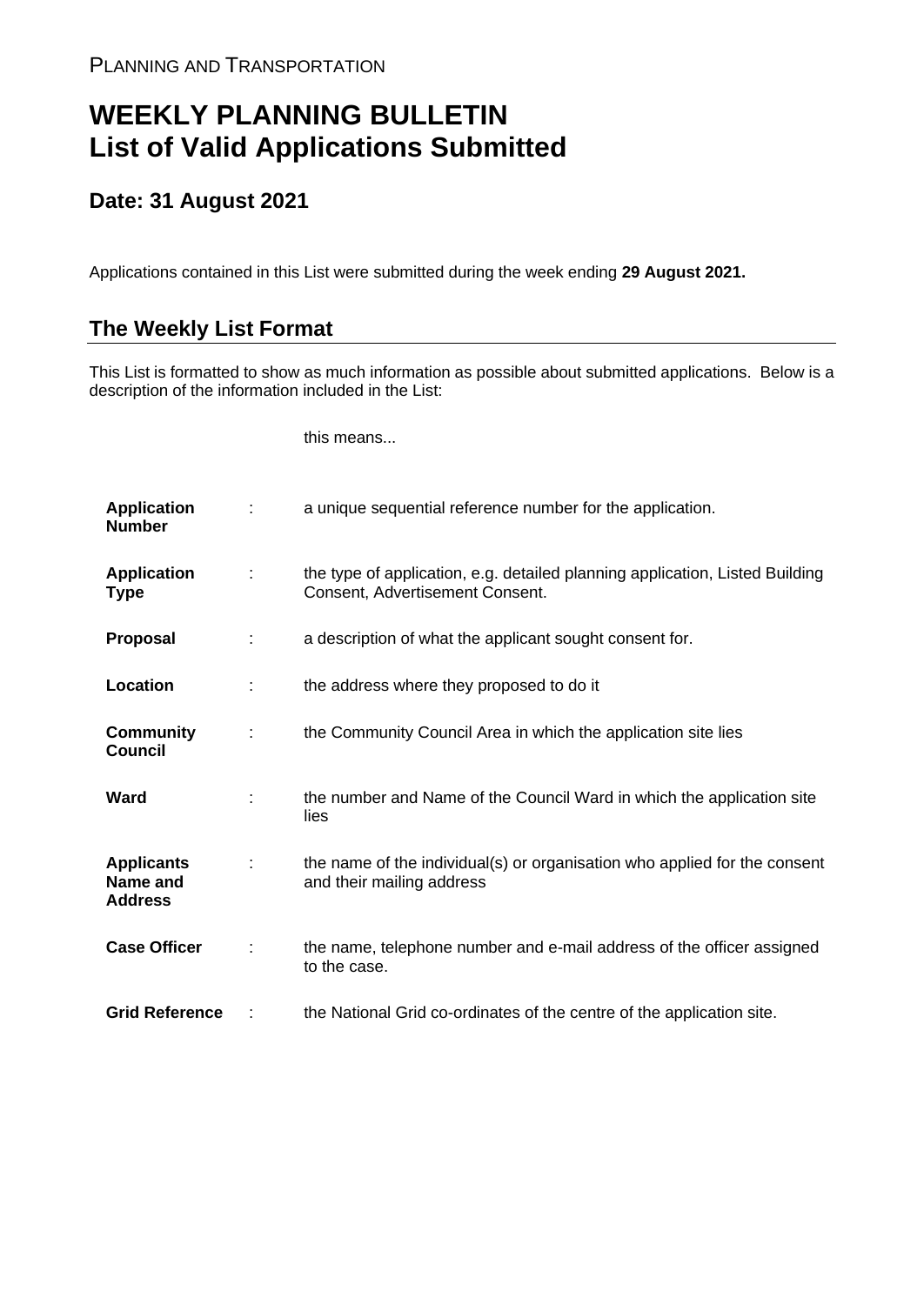| <b>Application No</b>                                                                                                                                               | t. | P/21/0254/FUL                                                                                                                                                                                 | <b>Earliest Date of</b><br><b>Decision</b>                                                                                                                                                  |                        | 30 September 2021 |
|---------------------------------------------------------------------------------------------------------------------------------------------------------------------|----|-----------------------------------------------------------------------------------------------------------------------------------------------------------------------------------------------|---------------------------------------------------------------------------------------------------------------------------------------------------------------------------------------------|------------------------|-------------------|
| <b>Application Type</b><br><b>Proposal</b><br><b>Location</b><br><b>Community Council</b><br><b>Ward</b><br><b>Applicant</b><br><b>Agent</b><br><b>Case Officer</b> |    | <b>Planning Permission</b><br>No Community Council<br>07 - Falkirk South<br>Stephen George + Partners<br>Stewart Robson (Tel. 01324 504720)                                                   | Alterations to Shopfront and Replacement Roof Plant.<br>BHS Callendar Square High Street Falkirk FK1 1UJ<br>Department For Work and Pensions<br>Mohammed Parvez 33 Park Place Leeds LS1 2RY | <b>Hierarchy Level</b> | Local             |
| <b>Grid Reference</b>                                                                                                                                               |    | 288952 679906<br>View the application details                                                                                                                                                 | e-mail: stewart.robson@falkirk.gov.uk                                                                                                                                                       |                        |                   |
| <b>Application No</b>                                                                                                                                               |    | : P/21/0342/FUL Earliest Date of                                                                                                                                                              | <b>Decision</b>                                                                                                                                                                             |                        | 23 September 2021 |
| <b>Application Type</b><br>Proposal<br><b>Location</b><br><b>Community Council</b><br>Ward<br><b>Applicant</b><br><b>Agent</b>                                      |    | <b>Planning Permission</b><br><b>Extension to Dwellinghouse</b><br>Larbert, Stenhousemuir and Torwood<br>05 - Bonnybridge and Larbert<br><b>Mrs Lianne Paton</b><br>Hame Design and Build Ltd | Drumbeg 10 Allanbank Road Larbert FK5 4AU                                                                                                                                                   | <b>Hierarchy Level</b> | Local             |
| <b>Case Officer</b>                                                                                                                                                 |    | Stewart Robson (Tel. 01324 504720)                                                                                                                                                            | Alan Stables Ludgate 35A Ludgate Alloa FK10 1DS<br>e-mail: stewart.robson@falkirk.gov.uk                                                                                                    |                        |                   |
| <b>Grid Reference</b>                                                                                                                                               |    | 286249 682878<br>View the application details                                                                                                                                                 |                                                                                                                                                                                             |                        |                   |
| <b>Application No</b>                                                                                                                                               |    | P/21/0397/FUL                                                                                                                                                                                 | <b>Earliest Date of</b><br><b>Decision</b>                                                                                                                                                  |                        | 1 October 2021    |
| <b>Application Type</b><br><b>Proposal</b><br><b>Location</b>                                                                                                       |    | <b>Planning Permission</b><br><b>Erection of Dwellinghouse</b><br>Land To The East Of 8 Providence Brae Providence Brae<br>Bo'ness                                                            |                                                                                                                                                                                             | <b>Hierarchy Level</b> | Local             |
| <b>Community Council</b><br><b>Ward</b><br><b>Applicant</b><br><b>Agent</b>                                                                                         | ÷  | Bo'ness<br>01 - Bo'ness and Blackness<br>Mr and Mrs V Pelc<br>T Fleming Homes Ltd                                                                                                             | Scott Hunter Fleming Homes Station Road Duns TD11 3HS                                                                                                                                       |                        |                   |
| <b>Case Officer</b>                                                                                                                                                 |    | Julie Seidel (Tel. 01324 504880)                                                                                                                                                              | e-mail: julie.seidel@falkirk.gov.uk                                                                                                                                                         |                        |                   |
| <b>Grid Reference</b>                                                                                                                                               |    | 299802 681584<br><b>View the application details</b>                                                                                                                                          |                                                                                                                                                                                             |                        |                   |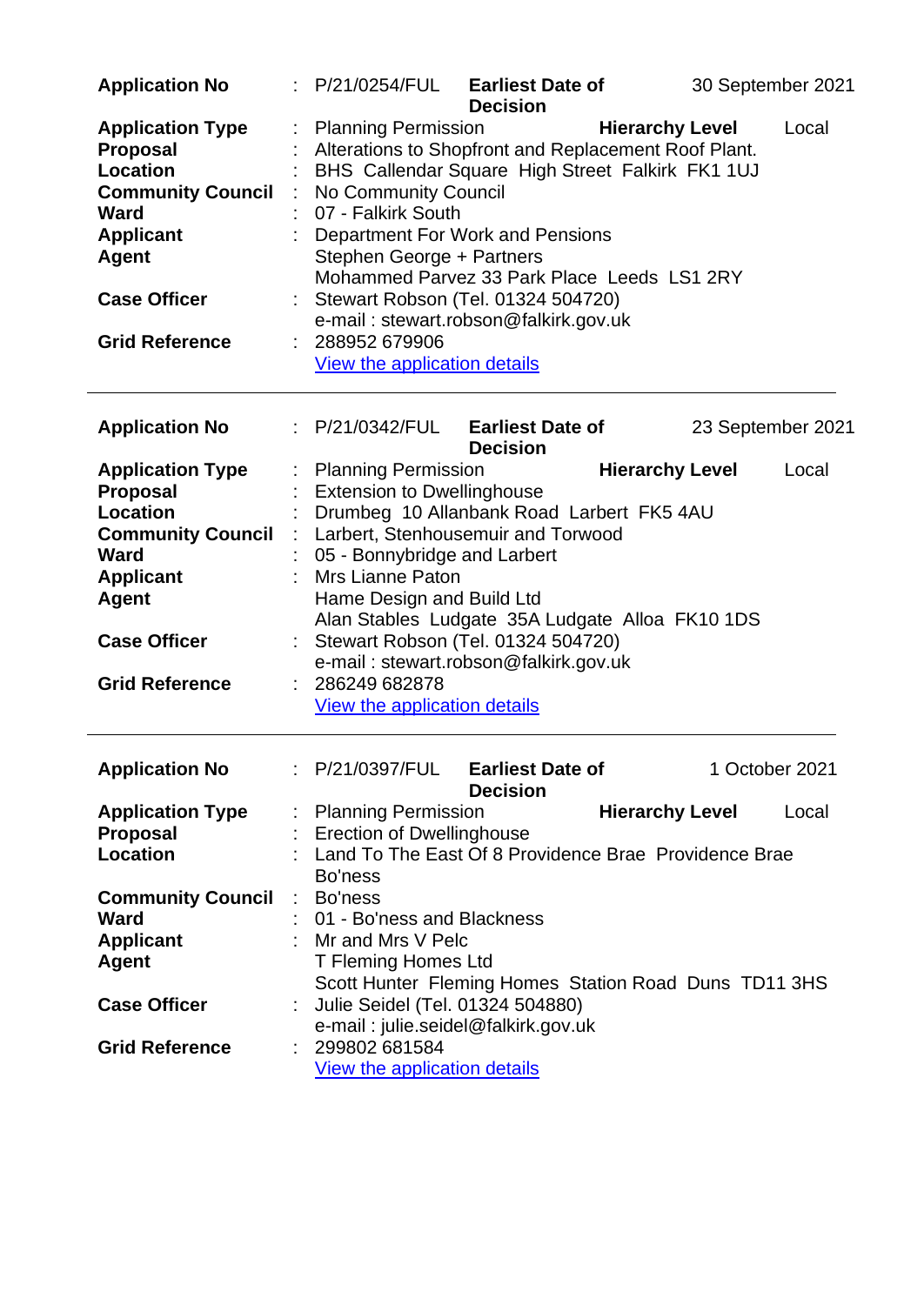| <b>Application No</b>                                                                                                                        | : P/21/0486/FUL                                                                                                                                                                                                                                                        | <b>Earliest Date of</b><br><b>Decision</b> |                        | 23 September 2021        |
|----------------------------------------------------------------------------------------------------------------------------------------------|------------------------------------------------------------------------------------------------------------------------------------------------------------------------------------------------------------------------------------------------------------------------|--------------------------------------------|------------------------|--------------------------|
| <b>Application Type</b><br><b>Proposal</b><br><b>Location</b><br><b>Community Council</b><br><b>Ward</b><br><b>Applicant</b><br><b>Agent</b> | <b>Planning Permission</b><br><b>Construction of Outbuilding</b><br>38 Dawson Place Bo'ness EH51 0NP<br>Bo'ness<br>01 - Bo'ness and Blackness<br><b>Mrs Cecile Recio</b>                                                                                               |                                            | <b>Hierarchy Level</b> | Local                    |
| <b>Case Officer</b>                                                                                                                          | : Stewart Robson (Tel. 01324 504720)<br>e-mail: stewart.robson@falkirk.gov.uk                                                                                                                                                                                          |                                            |                        |                          |
| <b>Grid Reference</b>                                                                                                                        | 299108 680442<br><b>View the application details</b>                                                                                                                                                                                                                   |                                            |                        |                          |
| <b>Application No</b>                                                                                                                        | : P/21/0489/FUL                                                                                                                                                                                                                                                        | <b>Earliest Date of</b><br><b>Decision</b> |                        | 30 September 2021        |
| <b>Application Type</b><br><b>Proposal</b><br><b>Location</b><br><b>Community Council</b><br><b>Ward</b><br><b>Applicant</b><br><b>Agent</b> | <b>Planning Permission</b><br><b>Extension to Industrial Unit</b><br>Unit 1 Wholeflats Road Grangemouth FK3 9UY<br>Polmont<br>02 - Grangemouth<br><b>ECD Architects</b><br><b>ECD Architects</b><br>Jennifer Rooney Centrum Building 38 Queen Street Glasgow<br>G1 3DX |                                            | <b>Hierarchy Level</b> | Local                    |
| <b>Case Officer</b>                                                                                                                          | John Cooney (Tel. 01324 504705)<br>e-mail: john.cooney@falkirk.gov.uk                                                                                                                                                                                                  |                                            |                        |                          |
| <b>Grid Reference</b>                                                                                                                        | 293831 680296<br>View the application details                                                                                                                                                                                                                          |                                            |                        |                          |
| <b>Application No</b>                                                                                                                        | : P/21/0495/ADV                                                                                                                                                                                                                                                        | <b>Earliest Date of</b><br><b>Decision</b> |                        | 27 August 2021           |
| <b>Application Type</b>                                                                                                                      | <b>Advertisement Consent</b>                                                                                                                                                                                                                                           |                                            | <b>Hierarchy Level</b> | <b>Not</b><br>Applicable |
| <b>Proposal</b><br><b>Location</b><br><b>Community Council</b><br><b>Ward</b><br><b>Applicant</b><br><b>Agent</b>                            | Display of Non Illuminated Advertisement<br>36 High Street Falkirk FK1 1EU<br>No Community Council<br>07 - Falkirk South<br>The Lonely Broomstick                                                                                                                      |                                            |                        |                          |
| <b>Case Officer</b><br><b>Grid Reference</b>                                                                                                 | Stephen McClure (Tel. 01324 504702)<br>e-mail: stephen.mcclure@falkirk.gov.uk<br>288694 679991<br>View the application details                                                                                                                                         |                                            |                        |                          |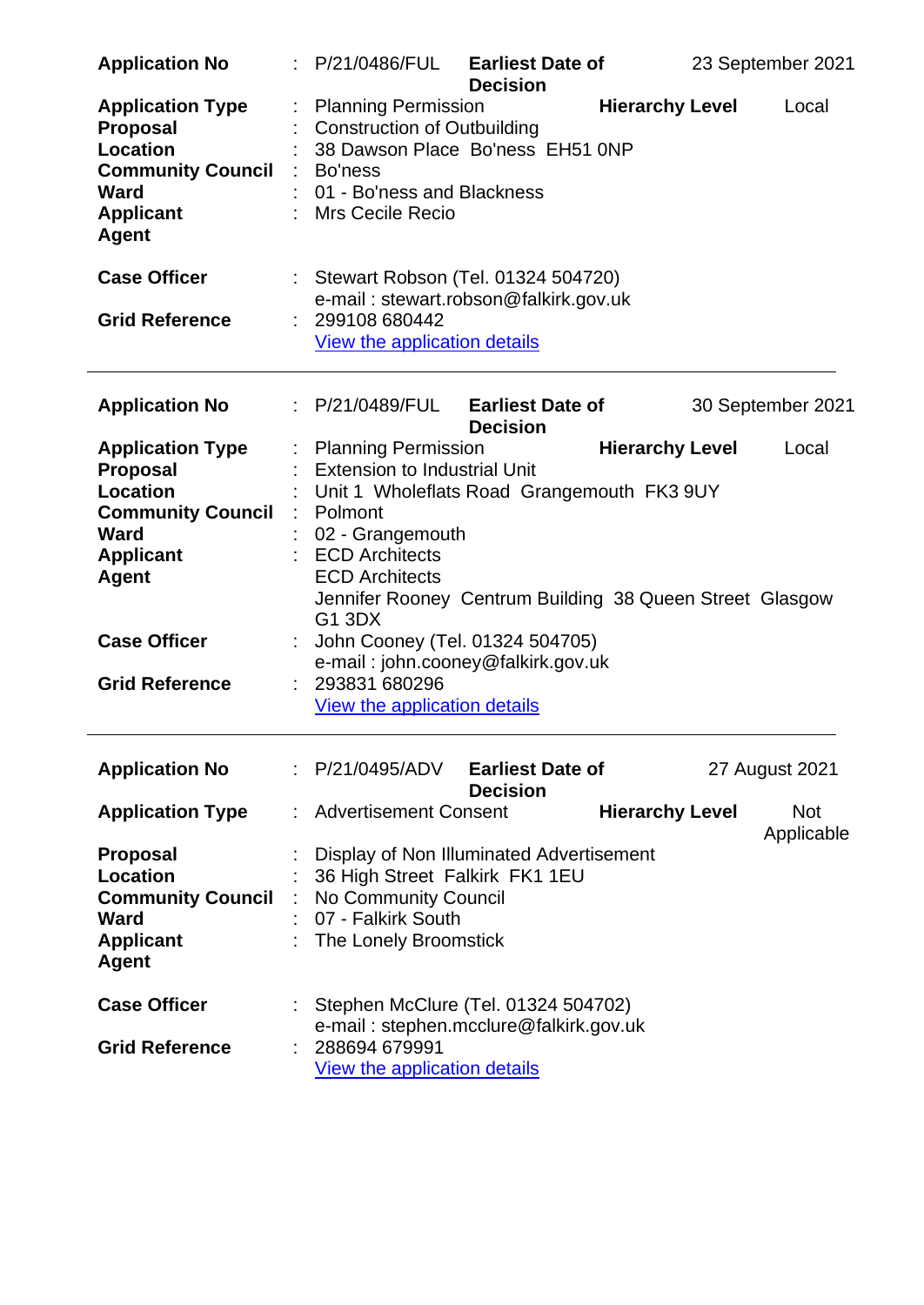| <b>Application No</b>                                                                                                                                                                        | : P/21/0499/FUL                                                                                                                                                                                                                    | <b>Earliest Date of</b><br><b>Decision</b>                                                                                                                              |                        | 23 September 2021 |       |
|----------------------------------------------------------------------------------------------------------------------------------------------------------------------------------------------|------------------------------------------------------------------------------------------------------------------------------------------------------------------------------------------------------------------------------------|-------------------------------------------------------------------------------------------------------------------------------------------------------------------------|------------------------|-------------------|-------|
| <b>Application Type</b><br><b>Proposal</b><br><b>Location</b><br><b>Community Council</b><br><b>Ward</b><br><b>Applicant</b><br><b>Agent</b><br><b>Case Officer</b><br><b>Grid Reference</b> | <b>Planning Permission</b><br>29 Ross Crescent Falkirk FK1 4NT<br>No Community Council<br>06 - Falkirk North<br>Mr and Mrs Aaron Fulton<br>Hame Design and Build Ltd<br>286230 680188                                              | Installation of Decking and Outbuilding<br>FAO Alan Stables 35A Ludgate Alloa FK10 1DS<br>Stewart Robson (Tel. 01324 504720)<br>e-mail: stewart.robson@falkirk.gov.uk   | <b>Hierarchy Level</b> |                   | Local |
|                                                                                                                                                                                              | View the application details                                                                                                                                                                                                       |                                                                                                                                                                         |                        |                   |       |
| <b>Application No</b>                                                                                                                                                                        | : P/21/0504/FUL Earliest Date of                                                                                                                                                                                                   | <b>Decision</b>                                                                                                                                                         |                        | 23 September 2021 |       |
| <b>Application Type</b><br>Proposal<br>Location<br><b>Community Council</b><br><b>Ward</b><br><b>Applicant</b><br><b>Agent</b>                                                               | : Planning Permission<br>Alterations and Extension to Dwellinghouse<br>3 Scott Avenue Polmont Falkirk FK2 0PN<br>: Polmont<br>08 - Lower Braes<br>Mr Stephen Gillespie<br><b>RMAR Architecture Ltd</b><br>Road Grangemouth FK3 8WX | Ryan Marshall Unit 4B Gateway Business Park Beancross                                                                                                                   | <b>Hierarchy Level</b> |                   | Local |
| <b>Case Officer</b>                                                                                                                                                                          | Kevin Brown (Tel. 01324 504701)                                                                                                                                                                                                    | e-mail: kevin.brown@falkirk.gov.uk                                                                                                                                      |                        |                   |       |
| <b>Grid Reference</b>                                                                                                                                                                        | 293319 678687<br>View the application details                                                                                                                                                                                      |                                                                                                                                                                         |                        |                   |       |
| <b>Application No</b>                                                                                                                                                                        | $\therefore$ P/21/0507/FUL Earliest Date of                                                                                                                                                                                        | <b>Decision</b>                                                                                                                                                         |                        | 27 September 2021 |       |
| <b>Application Type</b><br><b>Proposal</b><br><b>Location</b><br><b>Community Council</b><br><b>Ward</b><br><b>Applicant</b><br><b>Agent</b>                                                 | <b>Planning Permission</b><br>Larbert, Stenhousemuir and Torwood<br>04 - Carse, Kinnaird and Tryst<br>Mrs Shirelle Colquhon<br>FK1 Design Ltd<br>FK <sub>2</sub> 9NA                                                               | Extension to Dwellinghouse and Formation of Raised Patio<br>12 Chestnut Grove Stenhousemuir Larbert FK5 4DU<br>Barry Sturrock Aretlea 233 Grahamsdyke Street Laurieston | <b>Hierarchy Level</b> |                   | Local |
| <b>Case Officer</b>                                                                                                                                                                          |                                                                                                                                                                                                                                    | Stewart Robson (Tel. 01324 504720)<br>e-mail: stewart.robson@falkirk.gov.uk                                                                                             |                        |                   |       |
| <b>Grid Reference</b>                                                                                                                                                                        | 287908 683139<br>View the application details                                                                                                                                                                                      |                                                                                                                                                                         |                        |                   |       |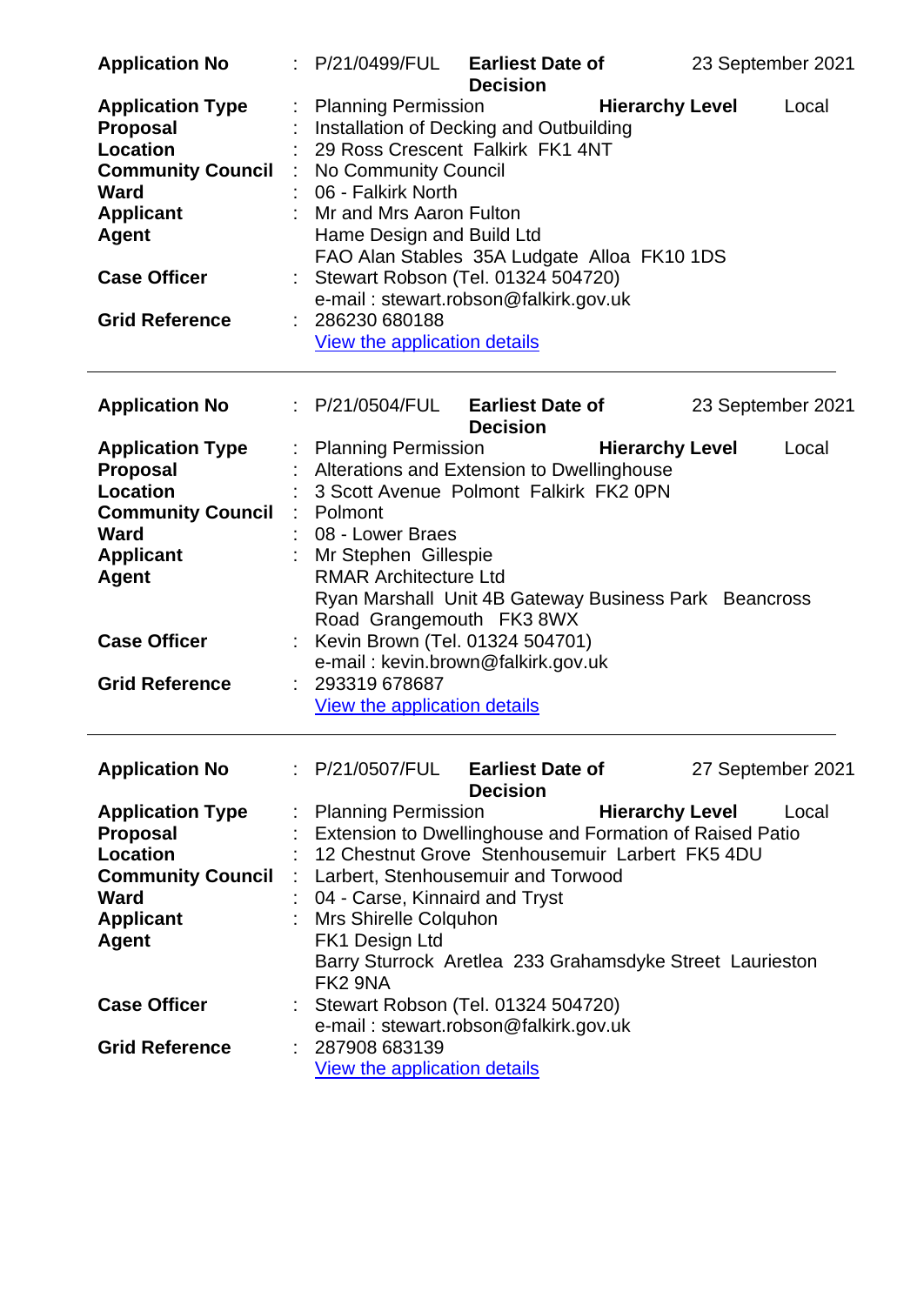| <b>Application No</b>    |                    | : P/21/0508/CPL                                             | <b>Earliest Date of</b><br><b>Decision</b> |                        | 27 August 2021           |
|--------------------------|--------------------|-------------------------------------------------------------|--------------------------------------------|------------------------|--------------------------|
| <b>Application Type</b>  |                    | Certificate of Lawful Use -<br>Proposed                     |                                            | <b>Hierarchy Level</b> | <b>Not</b><br>Applicable |
| <b>Proposal</b>          |                    | <b>Extension to Dwellinghouse</b>                           |                                            |                        |                          |
| Location                 |                    | 30 Venachar Road Falkirk FK1 5UP                            |                                            |                        |                          |
| <b>Community Council</b> |                    | : Falkirk South                                             |                                            |                        |                          |
| <b>Ward</b>              |                    | 07 - Falkirk South                                          |                                            |                        |                          |
| <b>Applicant</b>         |                    | : Mr Colin Kerr                                             |                                            |                        |                          |
| <b>Agent</b>             |                    | <b>McMorran Architects Ltd</b>                              |                                            |                        |                          |
|                          |                    | David McMorran 23 Lembert Drive Clarkston G76 7NQ           |                                            |                        |                          |
| <b>Case Officer</b>      |                    | Julie Seidel (Tel. 01324 504880)                            |                                            |                        |                          |
|                          |                    | e-mail: julie.seidel@falkirk.gov.uk                         |                                            |                        |                          |
| <b>Grid Reference</b>    |                    | : 288184678237                                              |                                            |                        |                          |
|                          |                    | View the application details                                |                                            |                        |                          |
| <b>Application No</b>    |                    | : P/21/0509/FUL Earliest Date of                            |                                            |                        | 30 September 2021        |
|                          |                    |                                                             | <b>Decision</b>                            |                        |                          |
| <b>Application Type</b>  |                    | <b>Planning Permission</b>                                  |                                            | <b>Hierarchy Level</b> | Local                    |
| <b>Proposal</b>          |                    | Installation of External Staircase and Cycle Shelter        |                                            |                        |                          |
| Location                 |                    | Police Station West Bridge Street Falkirk FK1 5AT           |                                            |                        |                          |
| <b>Community Council</b> | $\sim 10$          | No Community Council                                        |                                            |                        |                          |
| <b>Ward</b>              |                    | 07 - Falkirk South                                          |                                            |                        |                          |
| <b>Applicant</b>         |                    | <b>Police Scotland</b>                                      |                                            |                        |                          |
| <b>Agent</b>             |                    | <b>Holmes Miller</b>                                        |                                            |                        |                          |
|                          |                    | Steven Coulson 89 Minerva Street Glasgow G3 8LE             |                                            |                        |                          |
| <b>Case Officer</b>      |                    | Stewart Robson (Tel. 01324 504720)                          |                                            |                        |                          |
|                          |                    | e-mail: stewart.robson@falkirk.gov.uk                       |                                            |                        |                          |
| <b>Grid Reference</b>    |                    | 288518 680069                                               |                                            |                        |                          |
|                          |                    | View the application details                                |                                            |                        |                          |
| <b>Application No</b>    |                    | : P/21/0511/FUL                                             | <b>Earliest Date of</b>                    |                        | 30 September 2021        |
|                          |                    |                                                             | <b>Decision</b>                            |                        |                          |
| <b>Application Type</b>  |                    | <b>Planning Permission</b>                                  |                                            | <b>Hierarchy Level</b> | Local                    |
| <b>Proposal</b>          |                    | Construction of Vehicle Repair Garage (Class 5)             |                                            |                        |                          |
| Location                 |                    | North Street Garage Ferry Road South Alloa Stirling FK7 7LF |                                            |                        |                          |
| <b>Community Council</b> | $\dot{\mathbb{I}}$ | <b>Airth Parish</b>                                         |                                            |                        |                          |
| <b>Ward</b>              |                    | 04 - Carse, Kinnaird and Tryst                              |                                            |                        |                          |
| <b>Applicant</b>         |                    | Mr Steven Honeyman                                          |                                            |                        |                          |
| <b>Agent</b>             |                    | Derek Scrymgeour                                            |                                            |                        |                          |
|                          |                    | 6 Wallace Place Falkirk UK FK2 7EN                          |                                            |                        |                          |
| <b>Case Officer</b>      |                    | : Kevin Brown (Tel. 01324 504701)                           |                                            |                        |                          |
|                          |                    | e-mail: kevin.brown@falkirk.gov.uk                          |                                            |                        |                          |
| <b>Grid Reference</b>    |                    | : 287863 691836                                             |                                            |                        |                          |
|                          |                    | View the application details                                |                                            |                        |                          |
|                          |                    |                                                             |                                            |                        |                          |